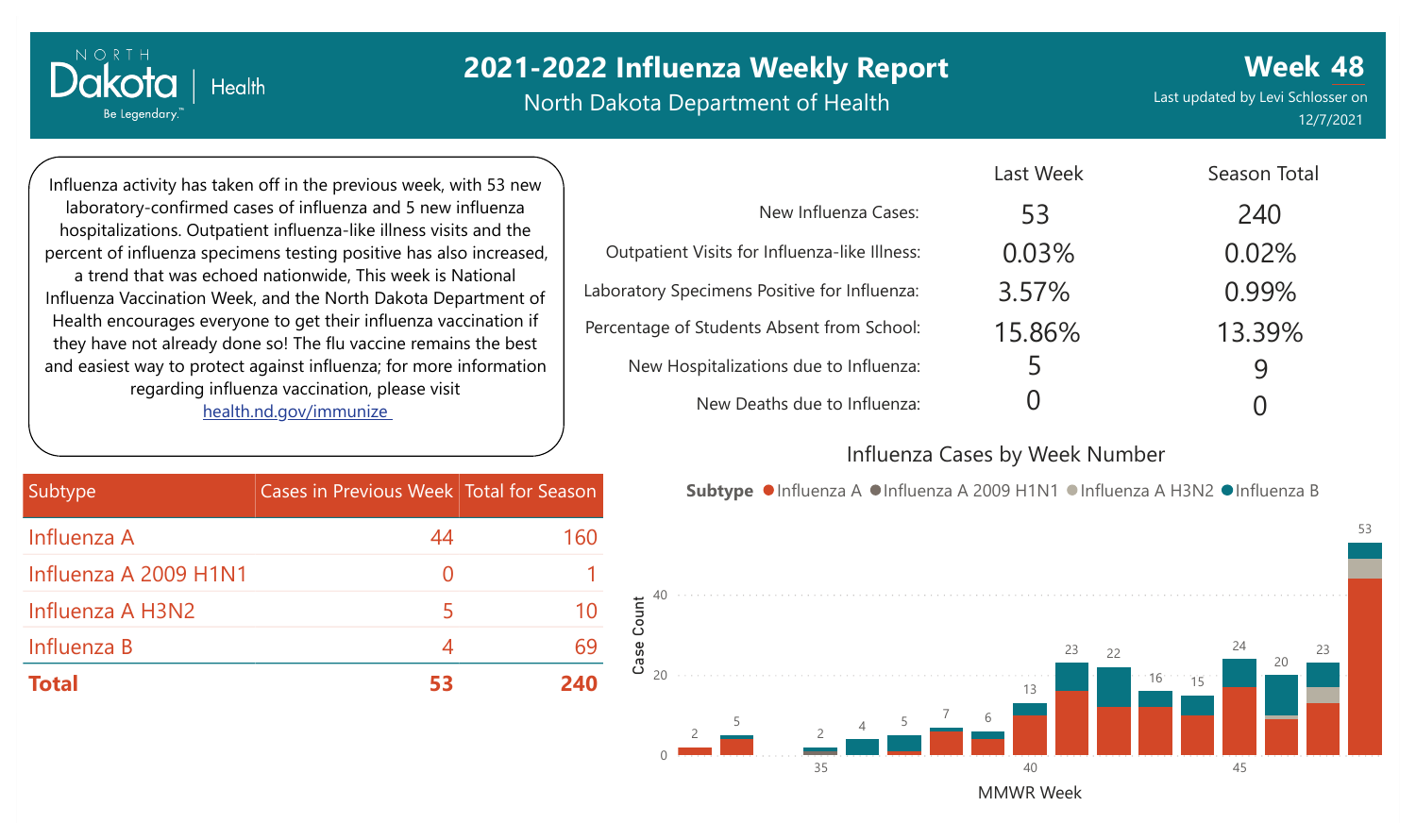

## **2021-2022 Influenza Weekly Report** North Dakota Department of Health

**Week 48** Last updated by Levi Schlosser on 12/7/2021

Laboratory-confirmed influenza is a reportable disease in North Dakota. Influenza "cases" include people that have tested positive for influenza in a healthcare setting. It does not include people with influenza who did not seek healthcare, or were diagnosed without a lab test, which is common. The true number of people in North Dakota is underrepresented, but case data allows us where influenza is circulating and in what populations. It also provides context regarding how the current season compares with previous seasons. Find more information about cases on ndflu.com

Influenza Cases by Gender







Total Influenza Cases by County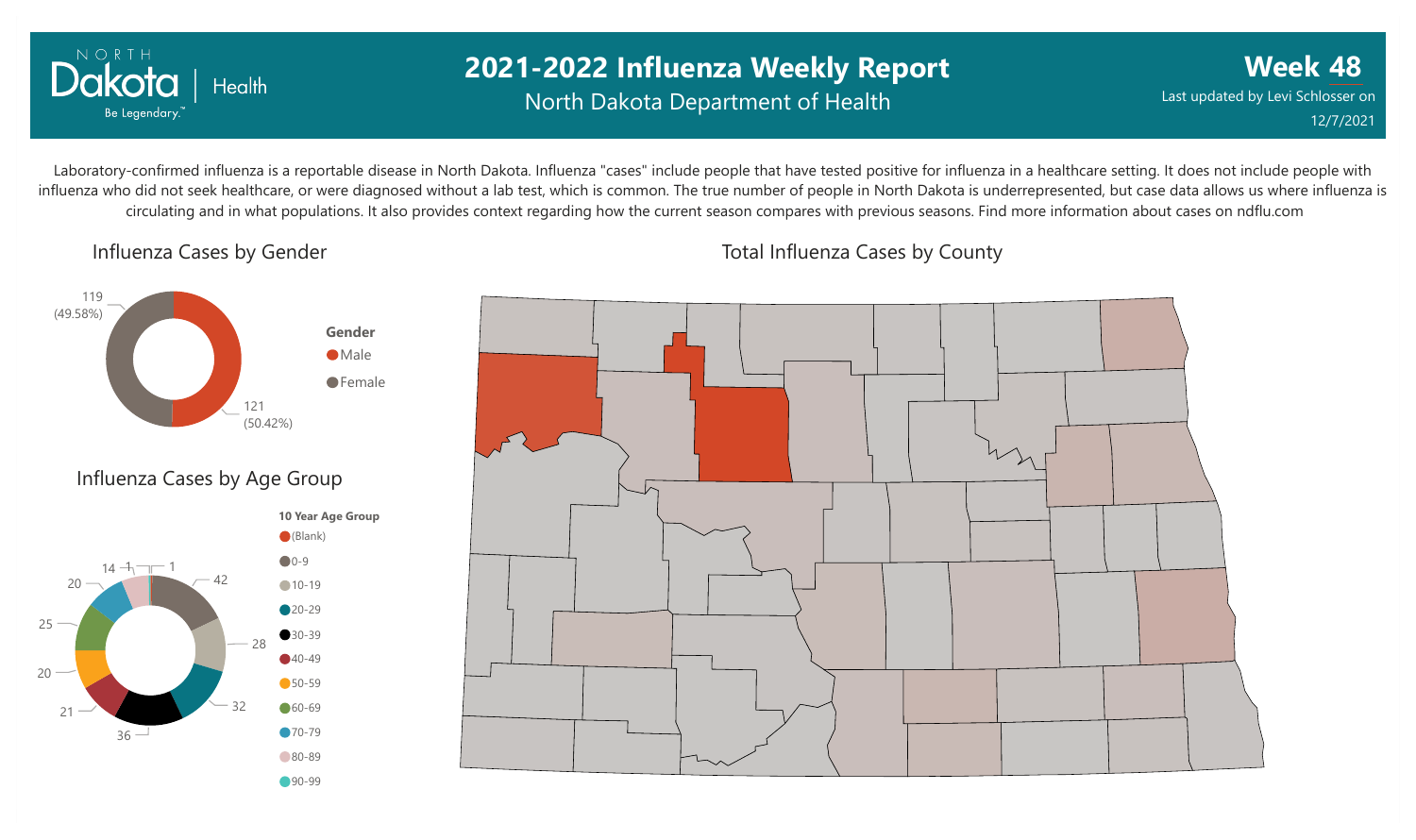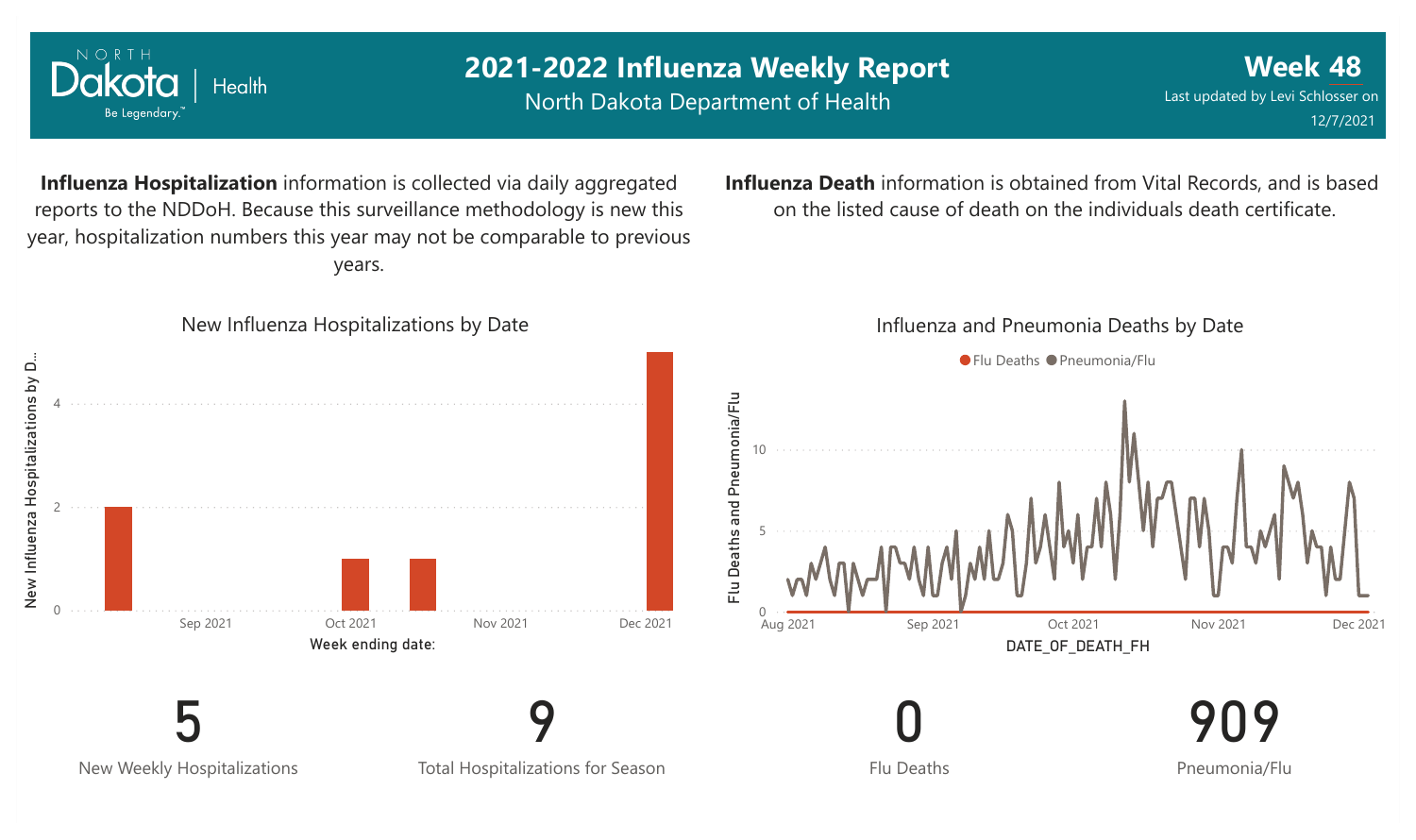

Saturday, November 27, 2021 Saturday, December 04, 2021

## **2021-2022 Influenza Weekly Report**

North Dakota Department of Health

**Week 48** Last updated by Levi Schlosser on 12/7/2021

**Outpatient Influenza-like Illness (ILI)** The NDDoH participates in the national U.S. Outpatient Influenza-like Illness Surveillance Network (ILINet). Data from participating outpatient providers in north Dakota are pooled to create a state-wide estimate for the weekly percent of healthcare visists due to influenza-like illness (ILI). Patients presenting with a fever of 100 degrees or greater AND a cough and/or sore throat are considered to have ILI. For more information [on state and national ILINet data, see FluView](http://fluview%20interactive/) Interactive

**Sentinel Laboratory Data** The NDDoH receives influenza and RSV testing data from participating sentinel laboratories across the state. The total number of positive tests and the total number of tests conducted are reported and used to create a state-wide percent positivity statistic. For influenza, percent positivity of 10% or greater indicates 'season level' influenza activity.



**Total 22,003 0.03%**

3,426 3,733 0.03% 0.03% Flu Positivity by Week



| Week ending date:           | Total Number of Specimens Tested Flu Positivity |       |
|-----------------------------|-------------------------------------------------|-------|
| Saturday, October 30, 2021  | 653                                             | 1.23% |
| Saturday, November 06, 2021 | 883                                             | 0.79% |
| Saturday, November 13, 2021 | 752                                             | 0.13% |
| Saturday, November 20, 2021 | 772                                             | 0.52% |
| Saturday, November 27, 2021 | 743                                             | 1.48% |
| Saturday, December 04, 2021 | 784                                             | 3.57% |
| <b>Total</b>                | 4.587                                           | 1.29% |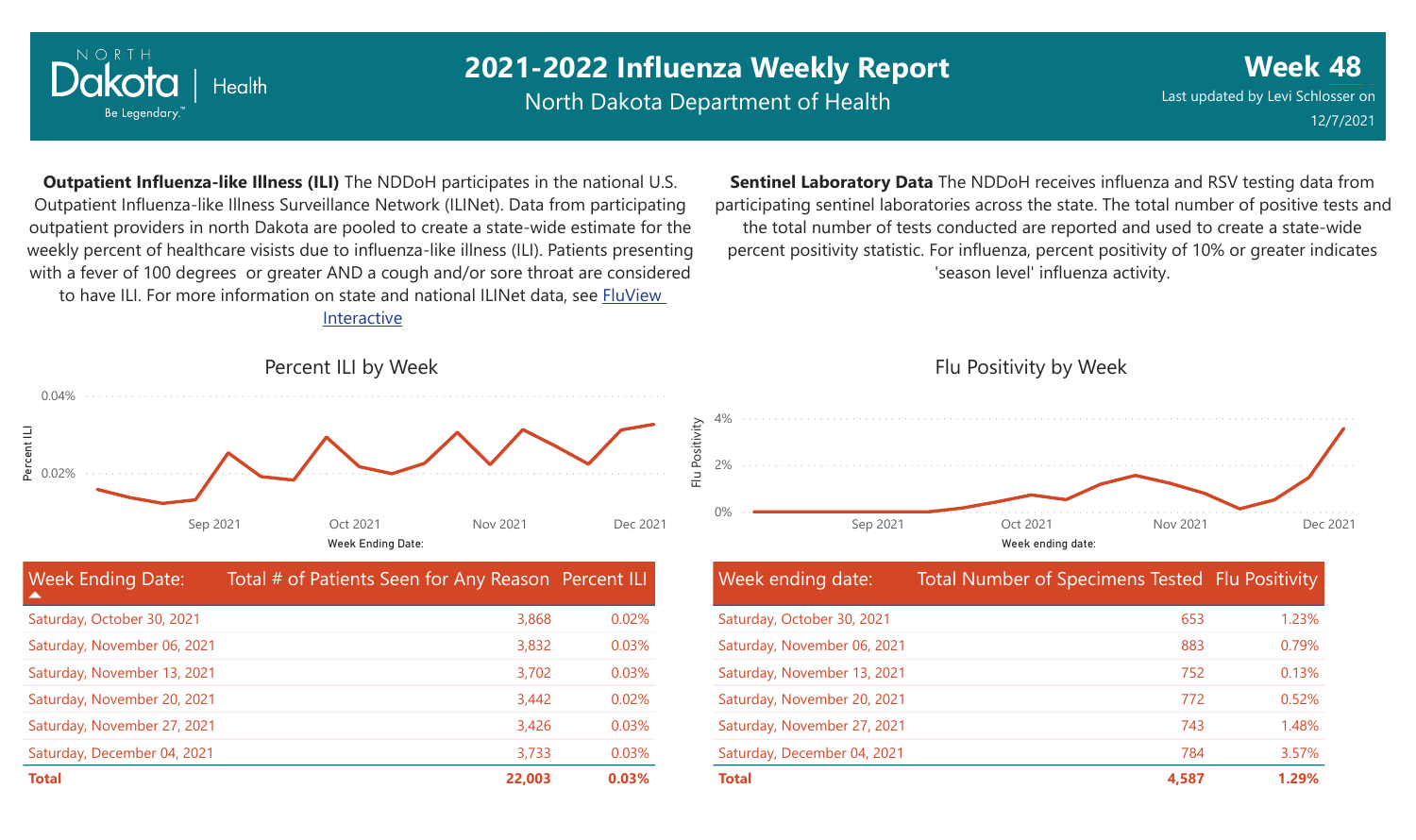

During the influenza season, increases in the **school absenteeism** data cab be used as an early indicator for influenza circulation. The NDDoH received absenteeism data from a majority of schools in the state. Data here include absences for all reasons.



During the influenza season, **influenza outbreaks** are common anywhere people gather, including schools, child care centers, long-term care facilities, and health care facilities. Outbreaks of influenza or influenza-like illness may be reported to the NDDoH. The following outbreaks have been reported this season.

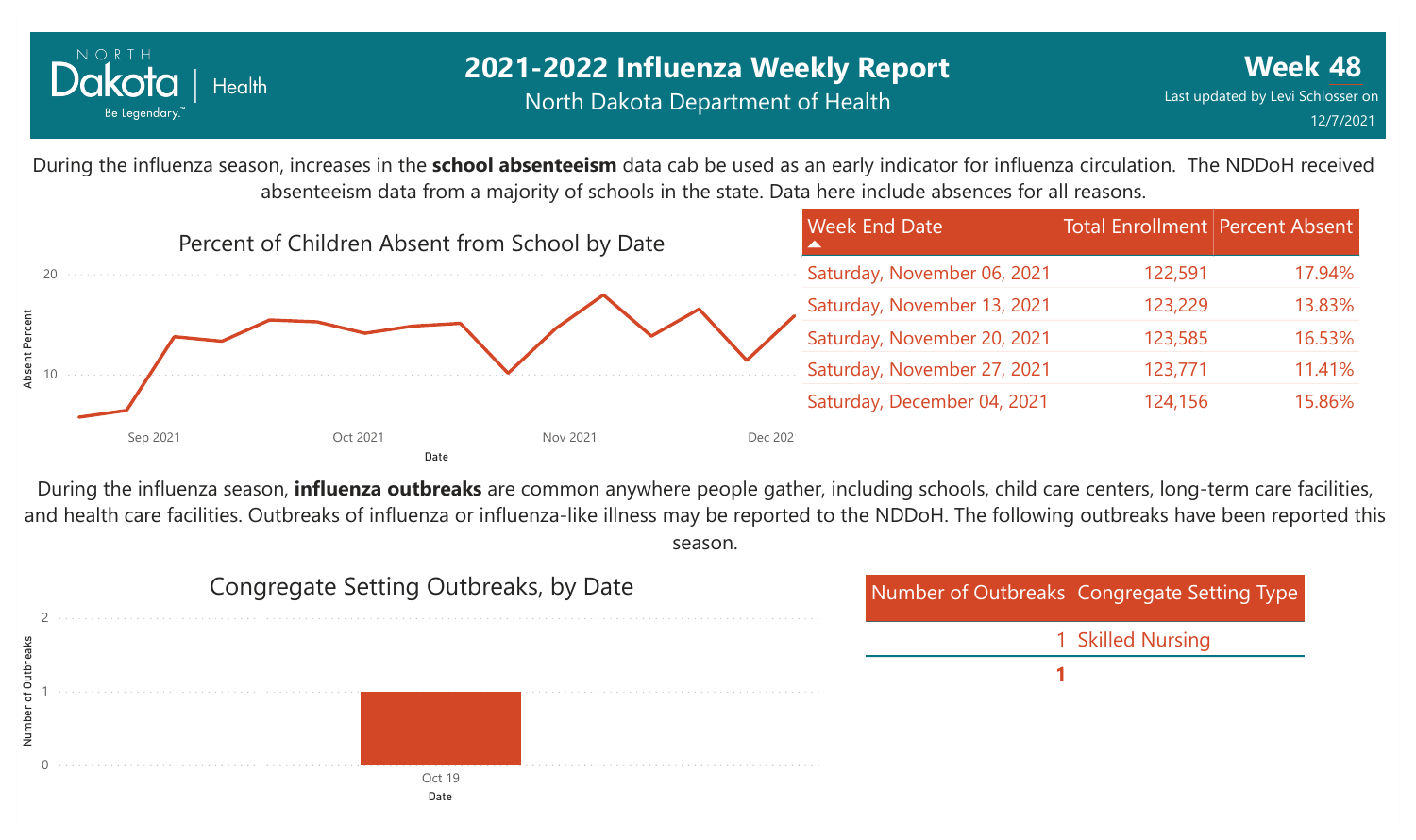

## **2021-2022 Influenza Weekly Report** North Dakota Department of Health

**Week 48** Last updated by Levi Schlosser on 12/7/2021

Statewide Doses Administered

**Influenza vaccine doses administered** data from the North Dakota Immunization Information System (NDIIS) includes all administered doses of flu vaccine documented in the NDIIS to records with a North Dakota address. Adult immunizations do not have to be reported to the NDIIS so there may be more influenza vaccine doses being administered that are not reported to the NDIIS. Age groups are determined base on age at time of vaccination.



#### Doses Administered by Age Group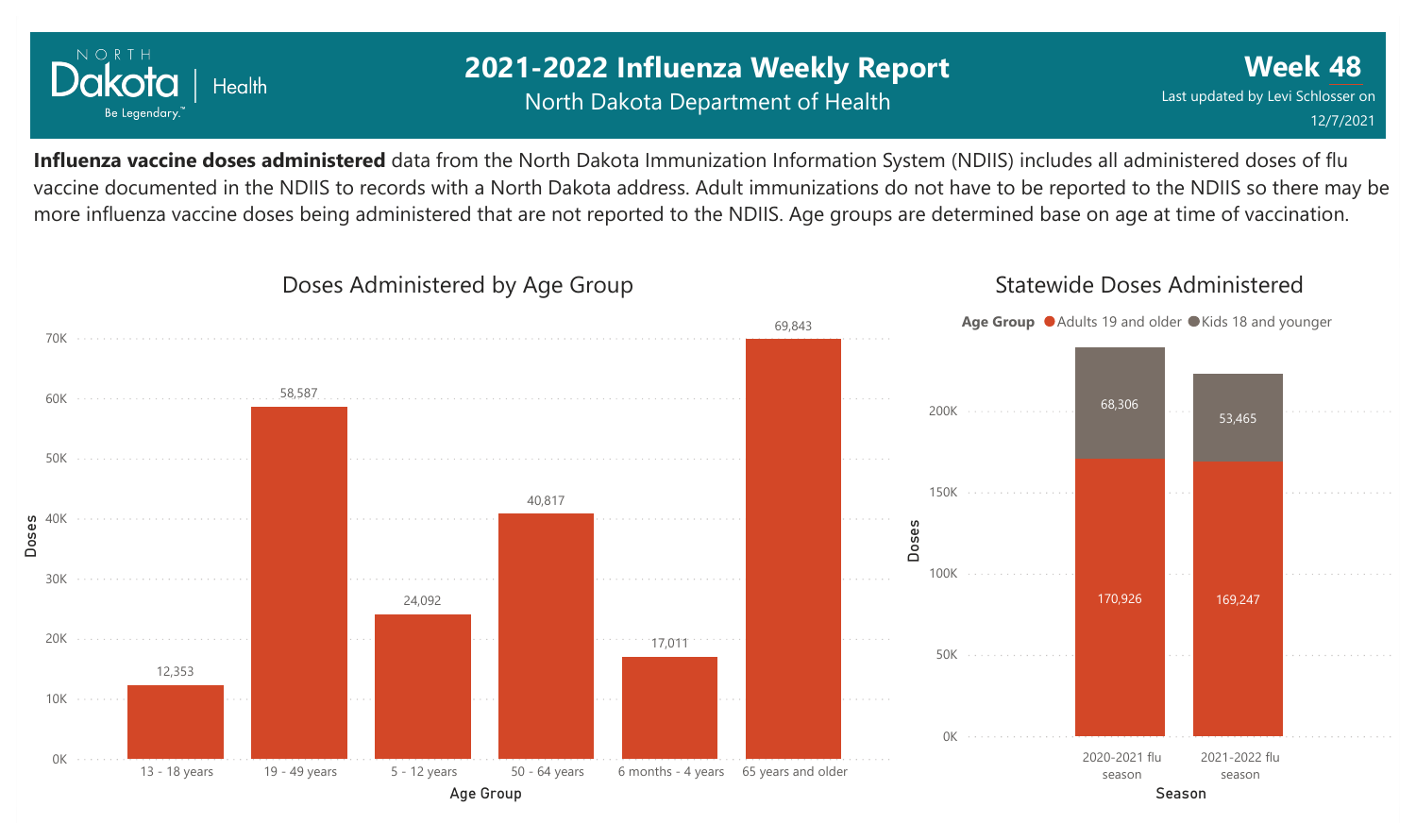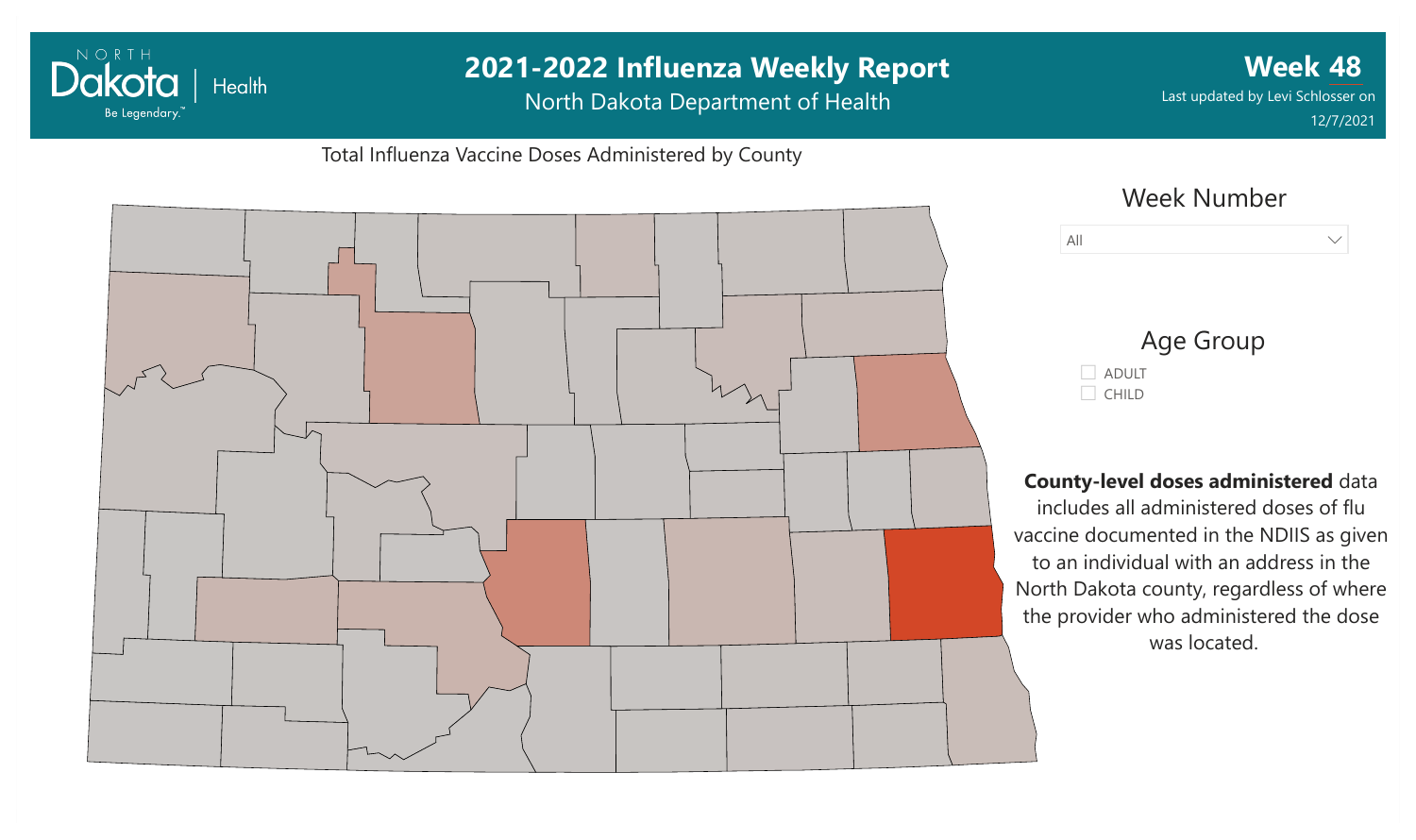#### NORTH Dakota Health Be Legendary.

## **2021-2022 Influenza Weekly Report**

North Dakota Department of Health



NDIIS data can also be used to estimate the percent of North Dakotans in each age group that have received at least one dose of influenza vaccine so far this flu season. NDIIS records included in **statewide coverage rates** must have a North Dakota address.

Adult immunizations do not have to be reported to the NDIIS so adult coverage rates may be higher.